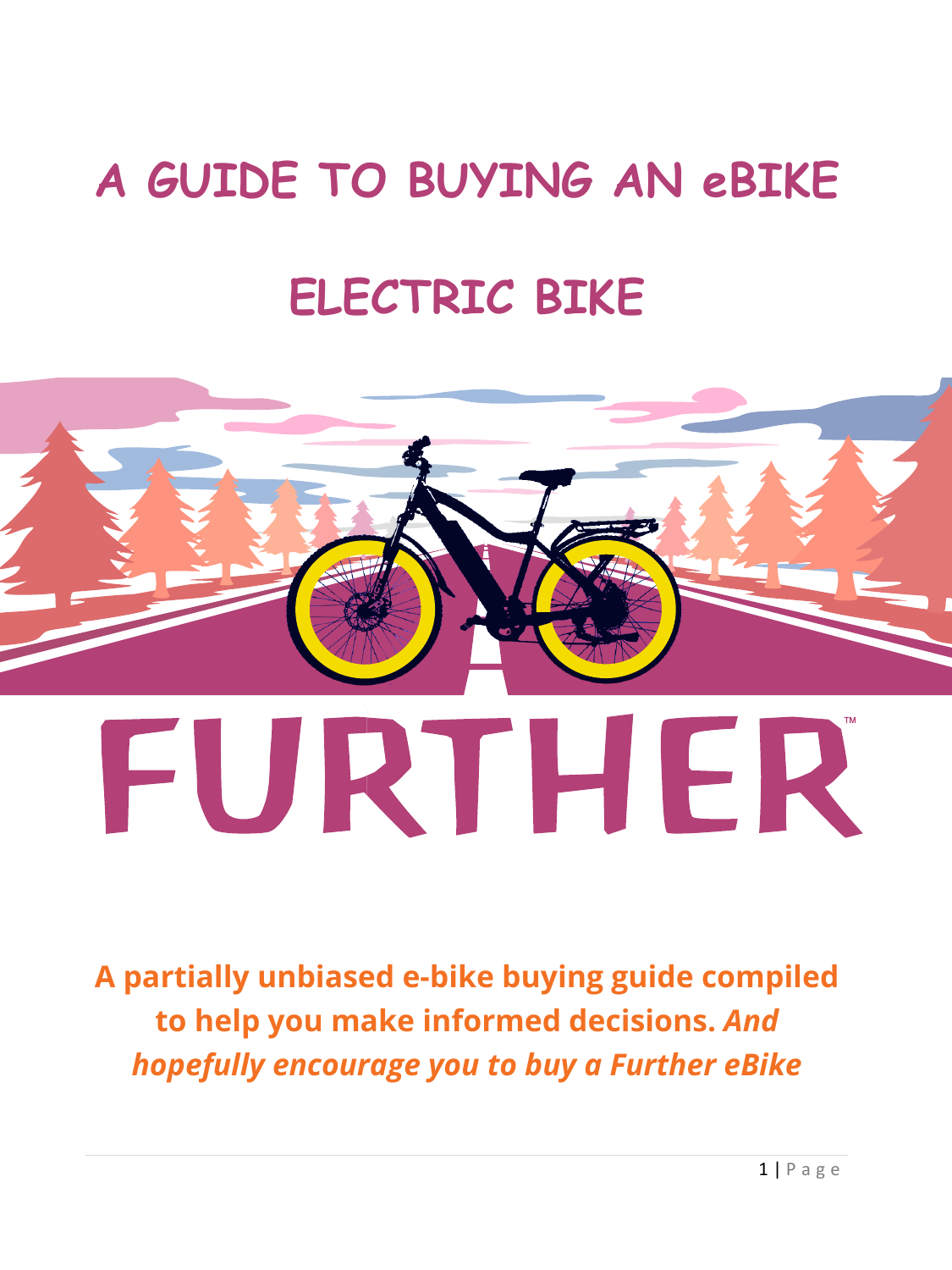### **THANKS GO TO:**

Our friends at MeloYelo in New Zealand for doing most of the research and publishing the guide for the New Zealand market. We have made revisions and customized this publication for the USA market.



#### **© Copyright 2019 by Further eBikes – All rights reserved**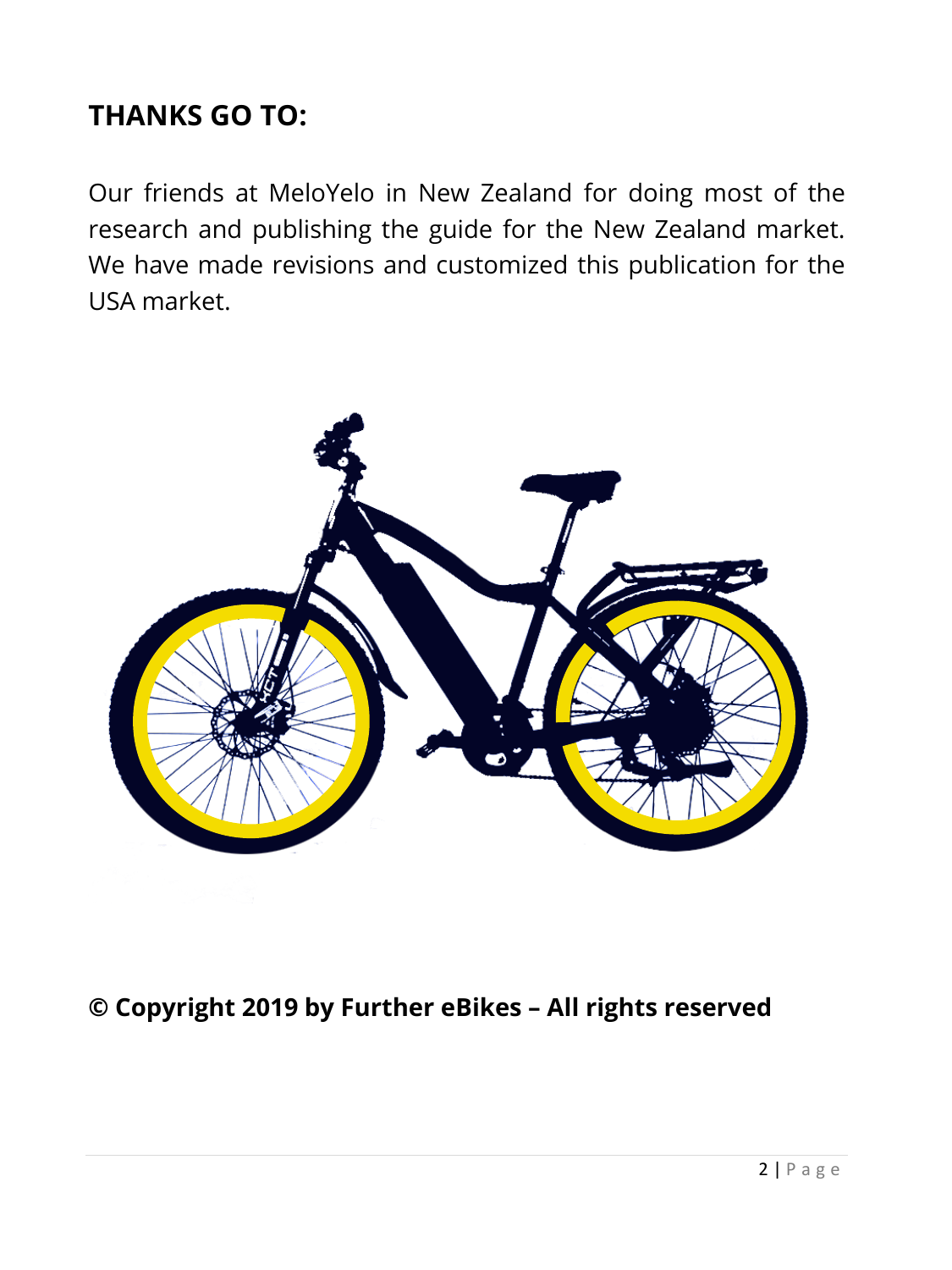# **Contents:**

- 1) Introduction
- 2) What is an e-Bike?
- 3) Is riding an e-Bike cheating?
- 4) What are the advantages?
- 5) How much should I pay?
- 6) Sensors: Cadence vs torque sensors explained
- 7) Hub motors vs mid drive motors
- 8) Batteries
- 9) Components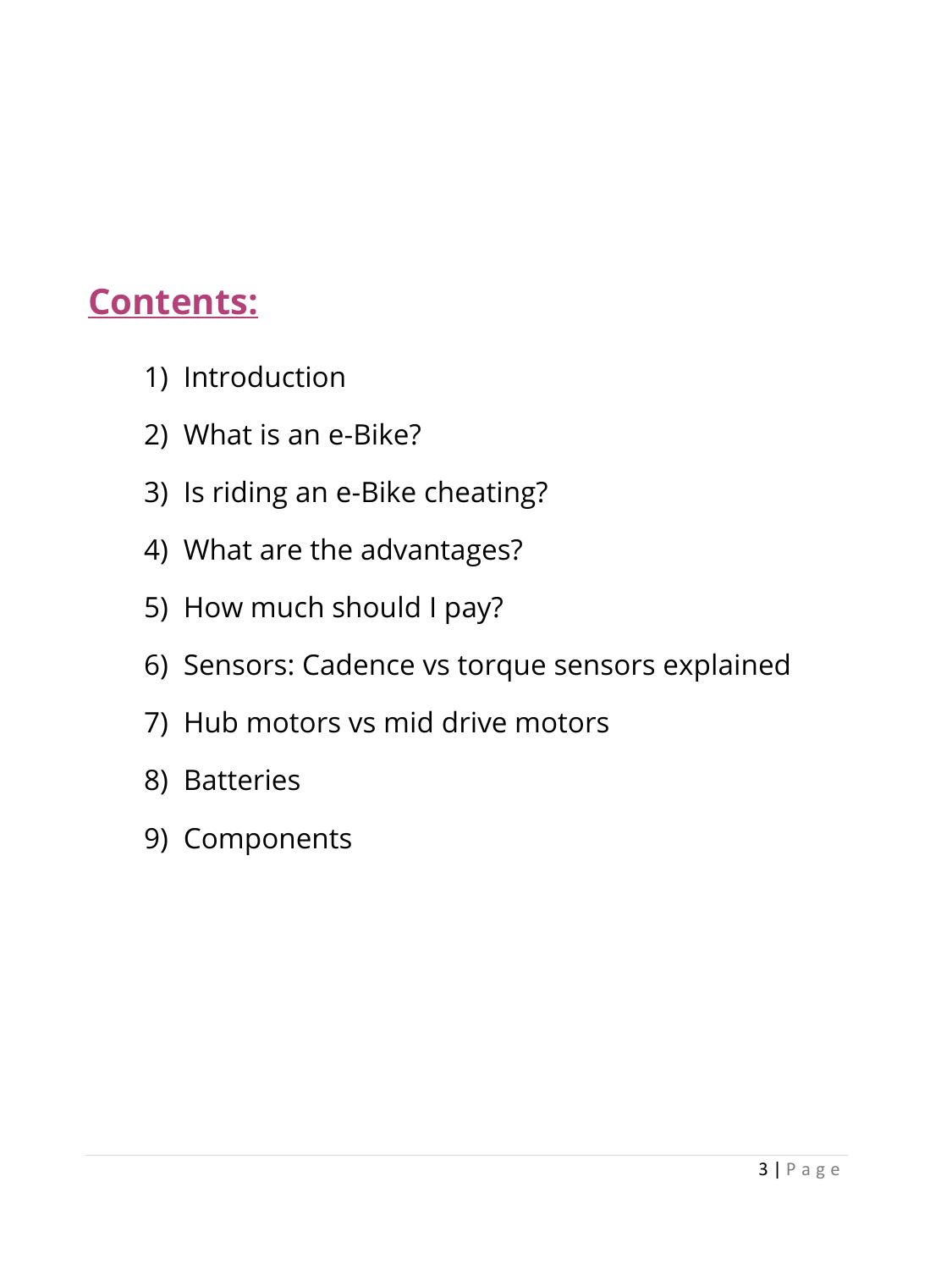## **1) Introduction**

Congratulations on making the decision to research buying an Electric Bicycle (e-bike). Two years ago, I knew nothing about e-bikes and had never considered buying an e-bike. Then I started hearing about the flood of Electric Scooters and e-bikes for rent in cities throughout the US and even more so abroad. I took a test ride, which was the first time I had been on a bicycle in 25 years. I quickly decided the ebike eliminated most of the reasons I had not been on a bicycle in all those years.

Learning about them was not necessarily difficult, but I found there were a lot of options and features that clouded the buying decision.

In this Buyers Guide we will attempt to give you clear facts and some opinions. There are a wide range of types, manufacturers, components and options available on ebikes and I will not attempt to cover everything. But after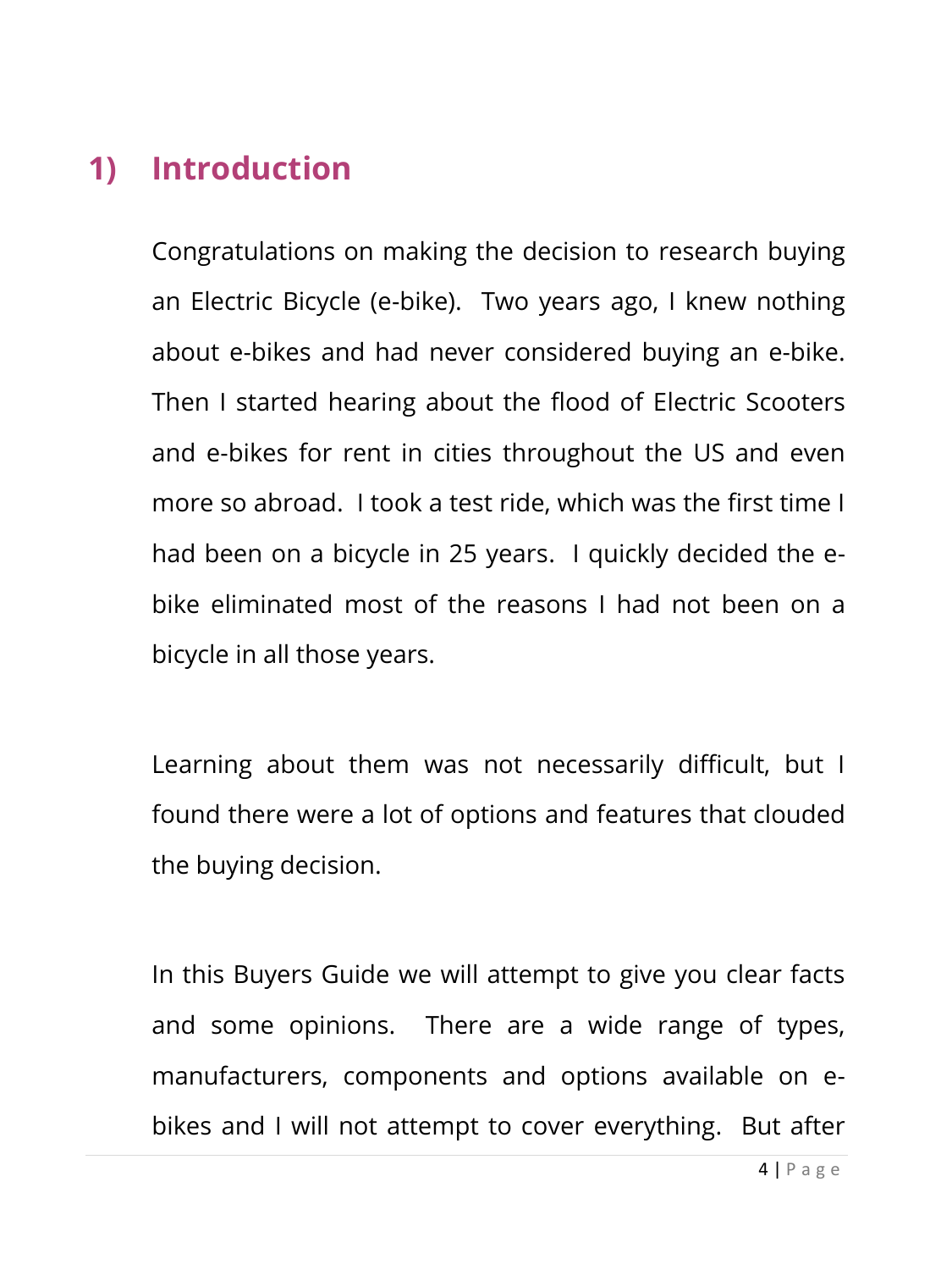reading this guide you should at least have a better idea of what type of e-bike you are interested in purchasing and what questions to ask...

## **2) What is an e-bike?**

It's a bike with an electric motor which tops up the energy you're putting into pedaling, depending on the assist level you've chosen. Some e-bikes (including those from Further) have throttles which will propel you along without pedaling (which means your battery charge will drain faster). You recharge the battery by plugging the charger into the wall, just like charging a laptop computer.

# **3) Is riding an e-bikes "cheating"?**

No. You still need to pedal, and several European studies have established that e-bikers experience levels of exercise and consequent well-being similar to that of standard cyclists – in part because they ride their e-bikes more often and ride further. The National Institute for Transportation and Communities believe e-bikes remove barriers to cycling, such as physical limitations and challenging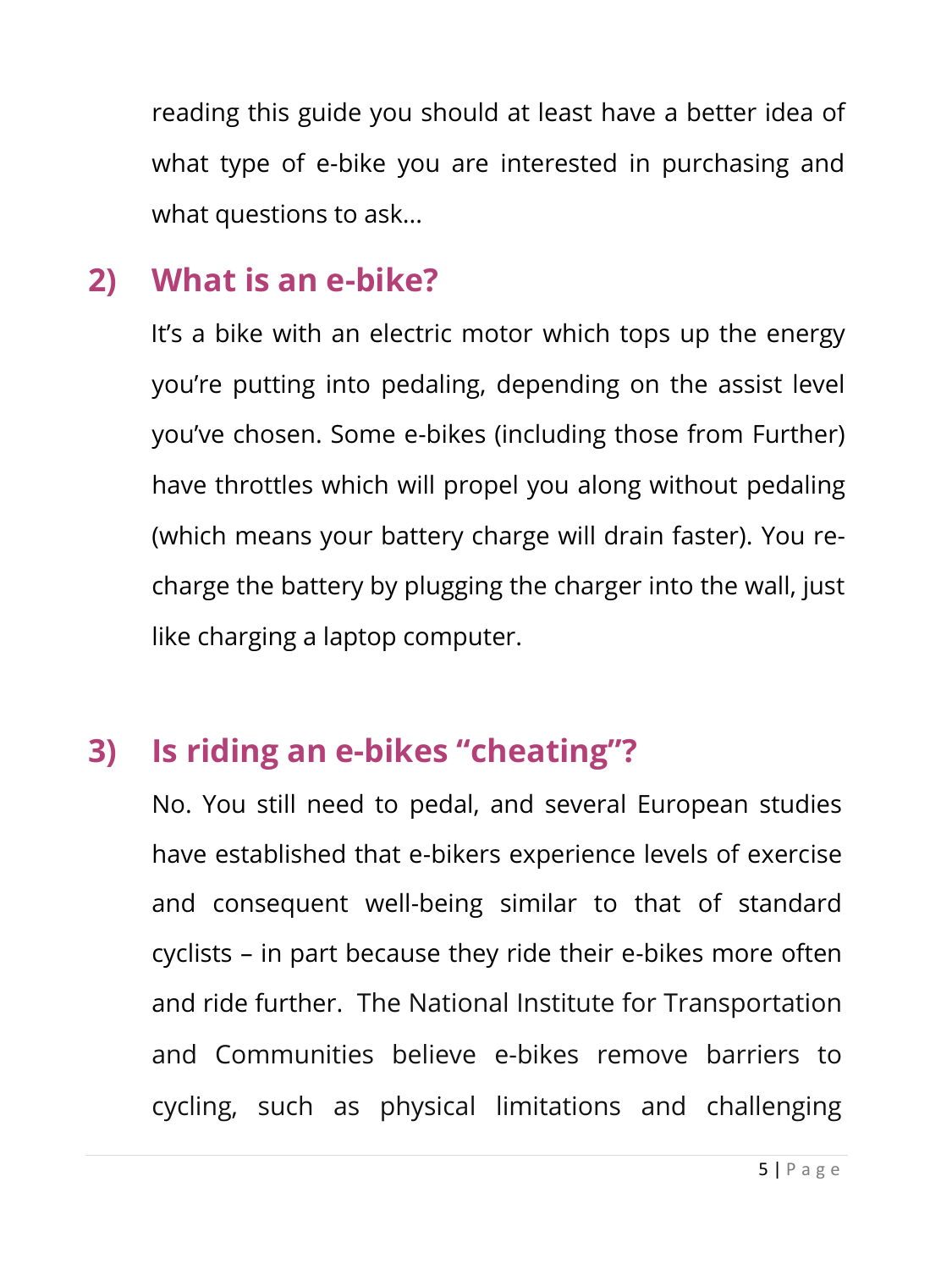topography. After riding and e-bike for the purpose of transportation you may not be all sweaty and in need of a shower. See the Washington Post link at the end of this Guide.

# **4) What are the advantages?**

**Climb hills easier.** When you are approaching a hill, you have two options to make it easier to get up the hill: (1) shift into a lower gear and (2) add more boost from the motor, achieved by simply pushing  $a + b$ utton on the handlebarmounted controls.

**Wind resistance.** The electric motor eliminates the extra effort you must make while battling head winds on a regular bike.

**Range.** E-bikes make riding fun, which means you will want to go further. While a 20- or 30-mile ride may be out of the question on a regular bike, it's a breeze on an e-bike.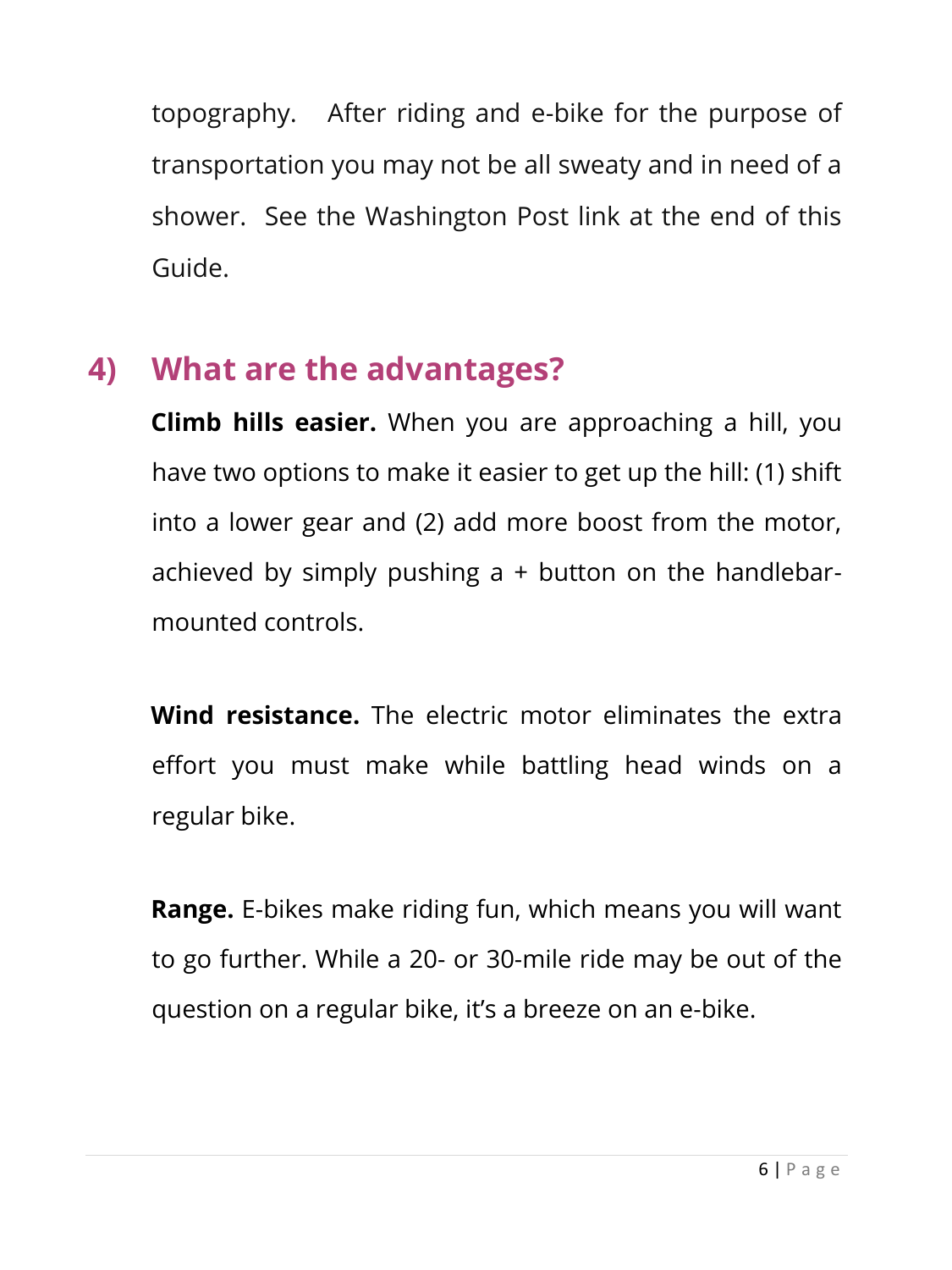**Keep up with the guys, the kids, the grandkids.** Maybe you've stopped riding because friends, hubby, the kids or the grandkids ride too fast or too far. Well, now you can go riding with them, keep up with them, and have just as much fun or even more fun than them.

**Go faster.** European brands of e-bikes are typically limited to 15.5 mph of motor assist, because that is the legal limit in Europe. Other bikes, such as the Further e-bikes do not have this limit and can reach 25 mph with their 500-watt motors.

### **5) How much should I pay?**

You can spend \$10,000 if you really want to spend that much. You can buy a functioning e-bike for a few hundred dollars. But keep in mind it is still a bicycle so for a quality e-bike you need to start with a quality bike.

There are trail e-bikes, commuter e-bikes, working bikes for delivery, folding e-bikes, fat tire e-bikes and other specialty e-bikes. We are currently focusing on the more common "Commuter" and "Light Trail" e-bikes.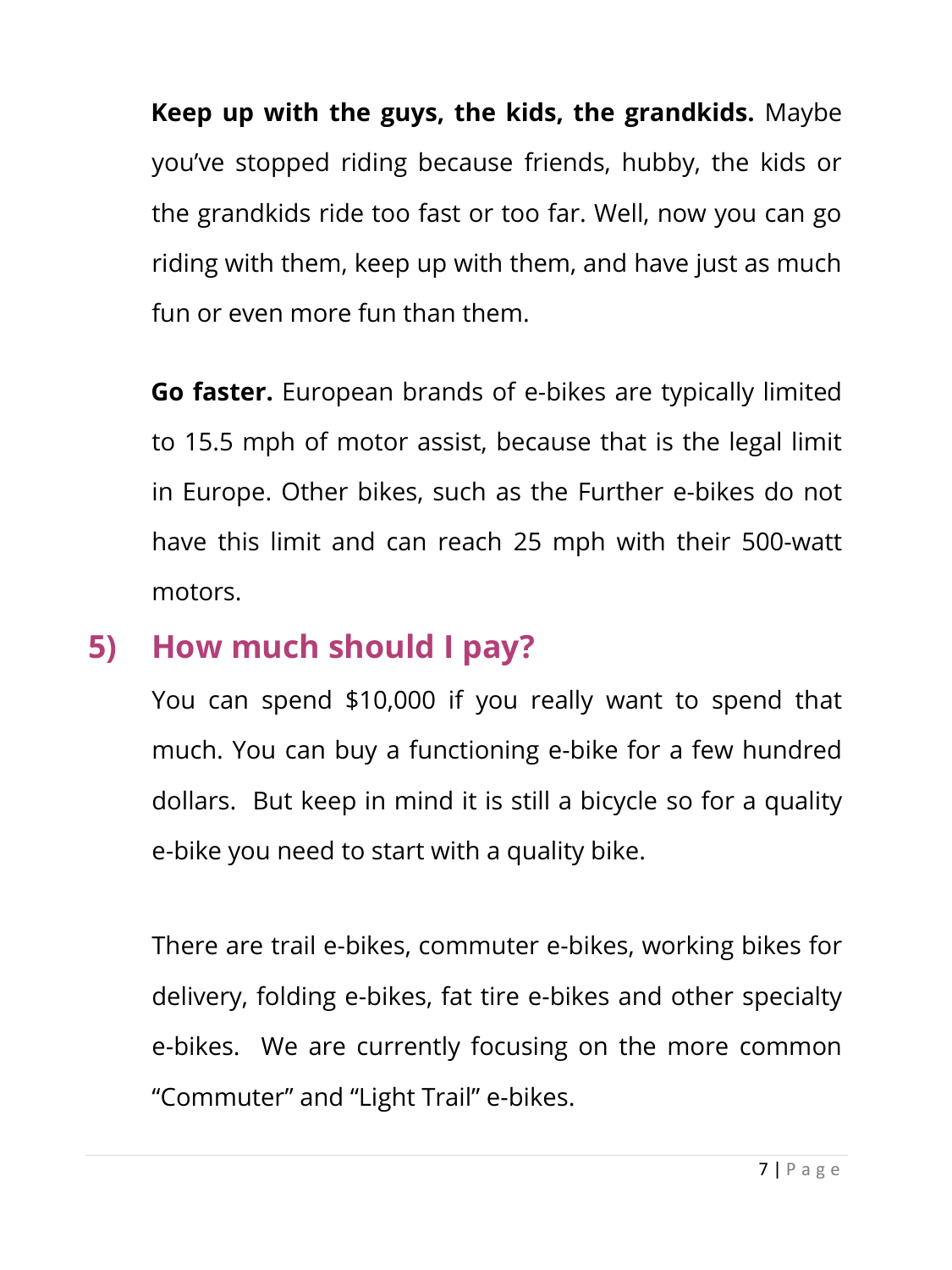The electronics & battery will generally cost between \$600 and \$2200 depending upon various options. For a quality e-bike you can expect to pay \$2,000 to \$3,000. Further ebikes retail at \$2,399 (Tranzit model) and \$2,499 (ROAM model) but are currently available on IndieGoGo at very special prices.

# **Things to be wary of when choosing a cheap e-bike include:**

 **The electric system.** Chances are that cheap e-bikes use motors, controllers, sensors, displays and battery cells from suppliers that do not have a proven track record for reliability. Often, you will also find that each of these components come from a different manufacturer, meaning they have not been designed together to work together from the outset. Off brand conversion kits and cheap ebikes found online may not be around to provide warranty service or replacement parts leaving you stuck with a lemon. Make sure it is matched with an appropriate battery. A cheap battery may need to be replaced in a year or less at a cost of hundreds of dollars.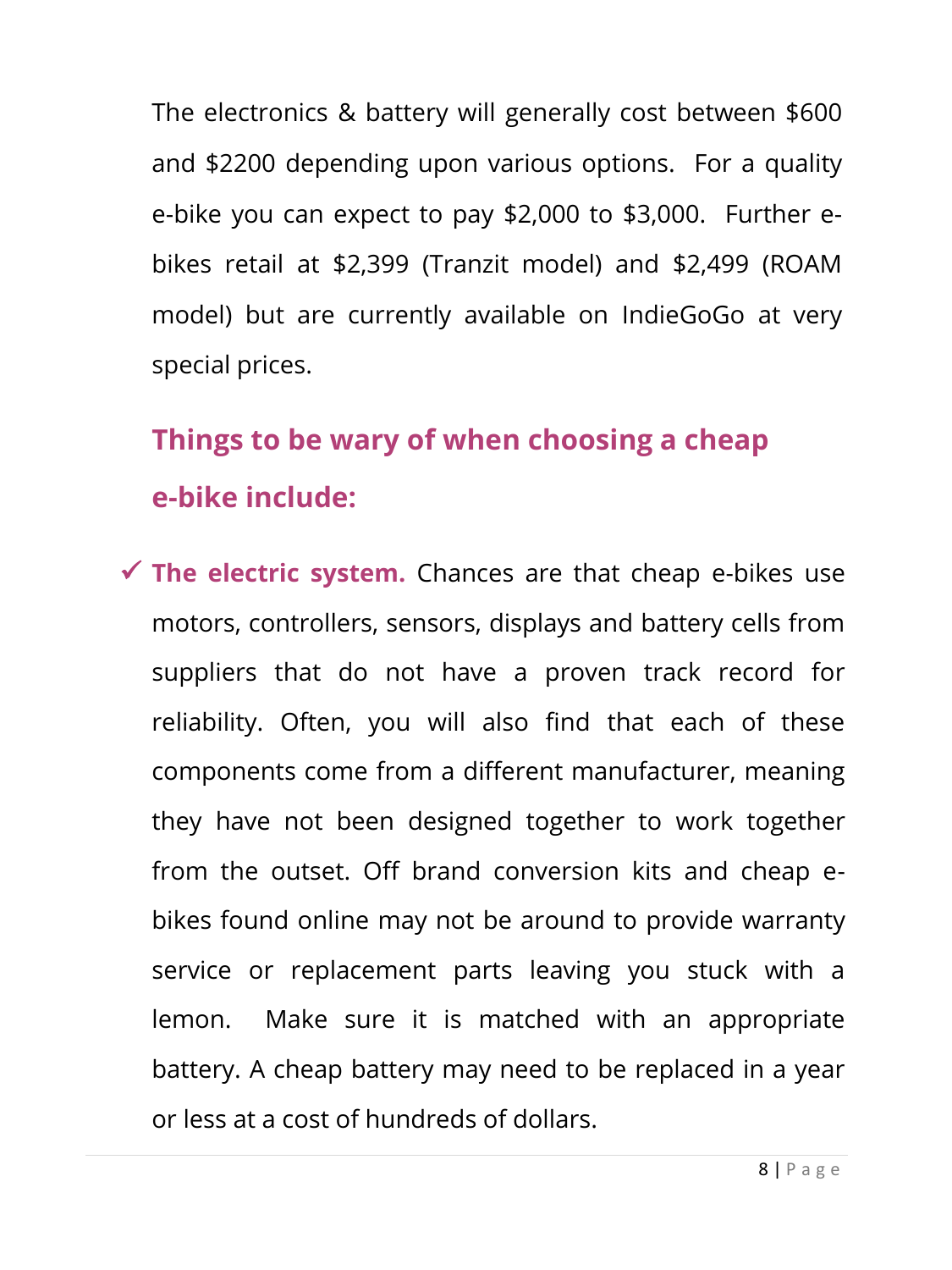$\checkmark$  Further uses an integrated electric system from Bafang, Asia's undisputed quality leader in e-bikes electrics. The integrated system is designed together to work together and is guaranteed together.

**COMPONENTS** Rear hub motor Torque sensor **B** LCD Display Controller Water-proof connector

ORIGINAL BAFANG DRIVE SYSTEM



Bafang is the undisputed Chinese quality leader in ebike electrics.

And now MeloYelo ebikes feature an integrated Bafang electric system comprised of a strong 350W hub motor (limited to 300W), a large LCD display for easy reading of ride stats and battery level, a 9-mosfet controller for more power, torque sensor for the most natural feeling boost to your ride, and a set of waterproof, quick release cables for easy installation, maintenance and after-sales service.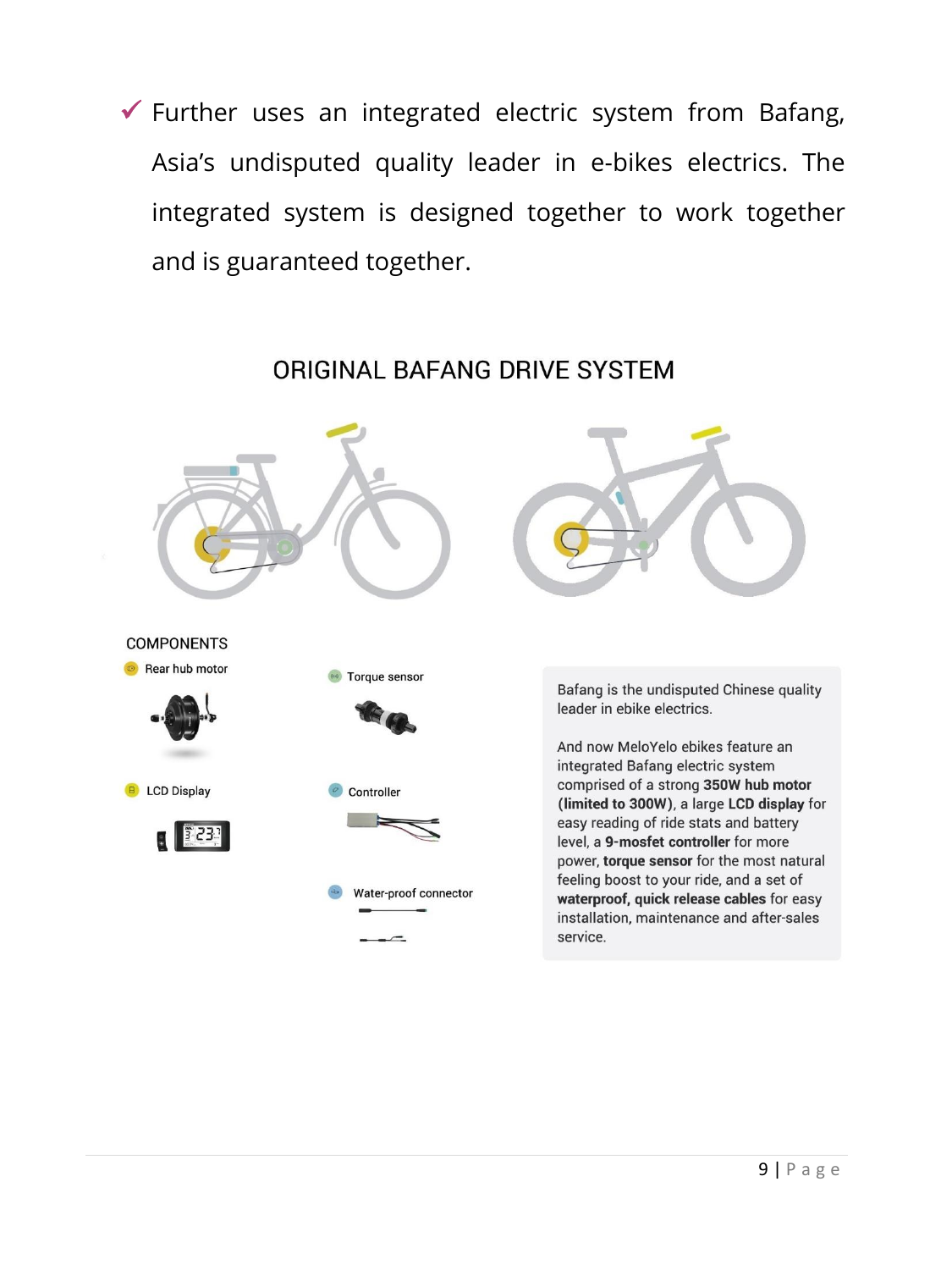- **The warranty.** Don't purchase an e-bike unless it has a warranty of at least 2 years on the electric system. (Further has a **2-year warranty** on the electric system, **6-year warranty** on the frame, and a 12 month warranty on other parts.)
- **The availability of parts.** When an electric component fails on an e-bike, it can take 2-3 months to get a replacement part under warranty. So, look for a supplier who maintains an inventory of spare parts. (Further maintains an inventory of spare parts at its facility near Austin, Texas, including batteries, motors, controllers, displays, sensors and brake levers.)

## **6) What's all this I hear about sensors?**

Sensors are used to determine what the motor does to assist your pedaling. There are two types of sensors: Cadence Sensors, which measure IF you are pedaling and Torque Sensors which measures HOW HARD you are pedaling.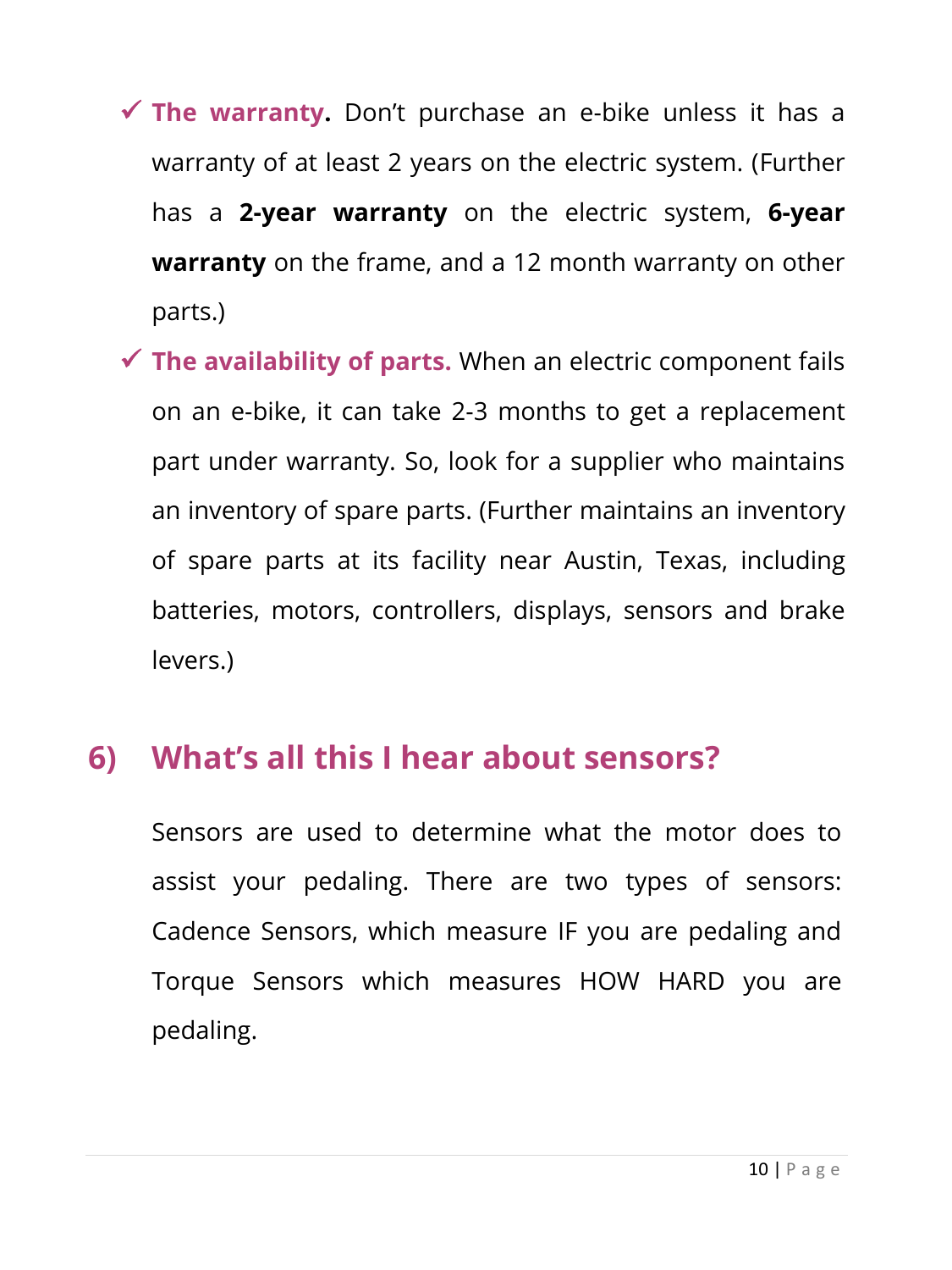#### **Cadence Sensors**

The basic cadence sensor uses a magnet on the crank, it turns the motor ON when you start pedaling and turns it OFF when you stop pedaling. It works like a switch. You must control the boost level and speed by adjusting the assist mode manually up and down. Most basic e-bikes have this type of sensor.

The advantage is that it's an inexpensive way to get some sort of pedal assist onto the bike, but the disadvantage is that the pedal assistance can feel jerky, laggy and counterintuitive. Also, if you want to pedal faster than the motor is spinning, the motor will actively work against your efforts.

#### **Torque Sensors**

The torque sensor is a totally different technology that uses a precision strain gauge. It measures your actual force on the pedal, sampling at 1,000 times per second over the entire pedal stroke.

The harder you pedal, the more power it gives to the motor. If you pedal lighter, less power goes to the motor. It makes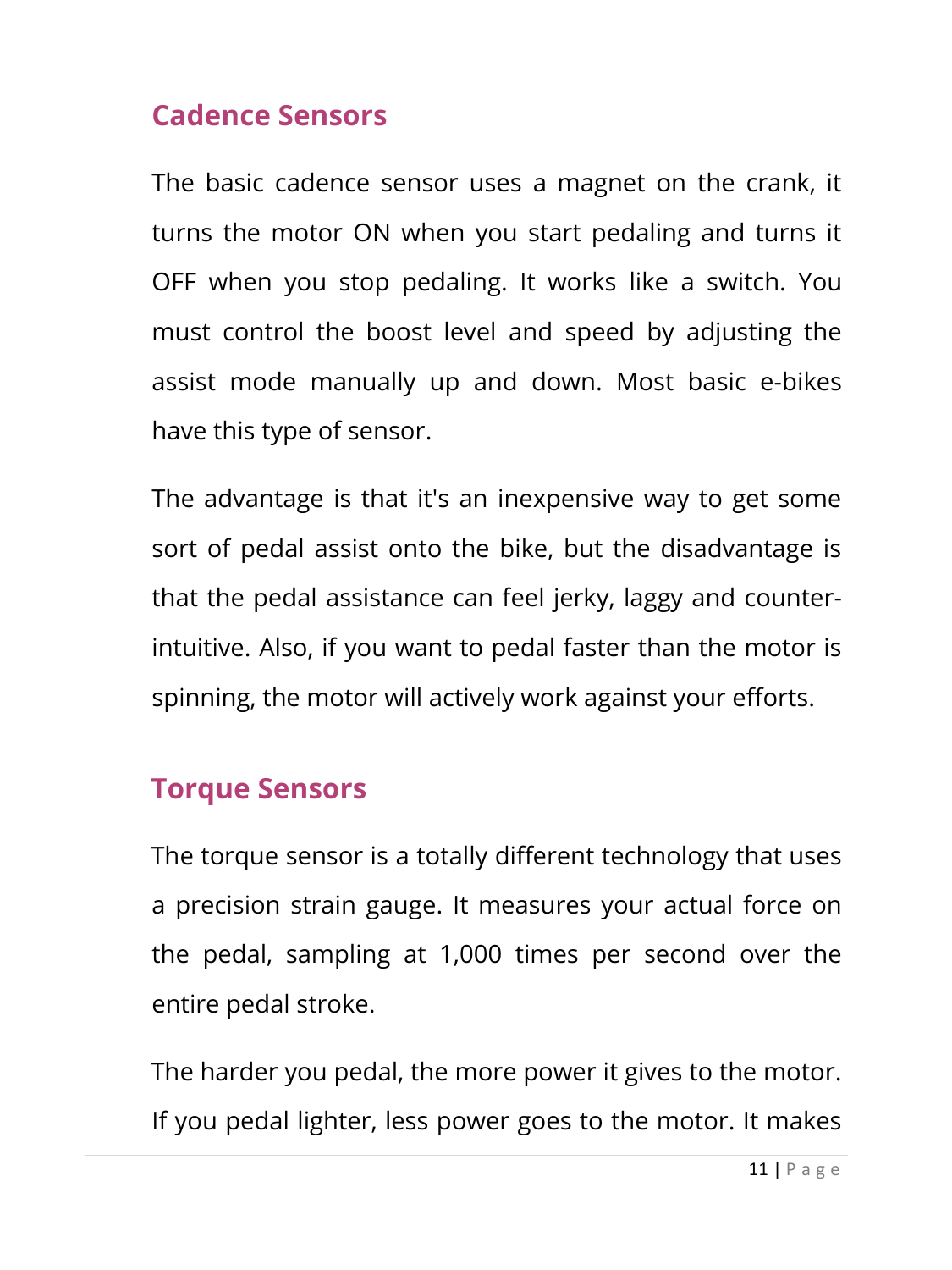this adjustment in real time, so it is technically amplifying your every input. It feels like you are bionic, many first time riders say it makes them feel like "Superman or Superwoman". Most higher-end e-bikes use torque sensors, Further does.

#### **Will I feel the difference in the way the e-bike rides?**

If you have a chance to ride a cadence-only e-bike and a torque-sensored setup back-to-back you will instantly notice the difference. The torque sensor setup makes the bike feel weightless due to the amplification effect. You also feel more in control of the bike.

All Further eBikes come equipped with a torque sensor.

# **Some of these e-bikes look like ladies' bikes. Is it okay for "men" to ride this style of e-bike?**

They're not ladies' bikes, they're step-through frames, and it appears that buyers are getting over any such preconceptions. A lot of guys are now buying bikes with step-through frames. Step-through doesn't mean it is a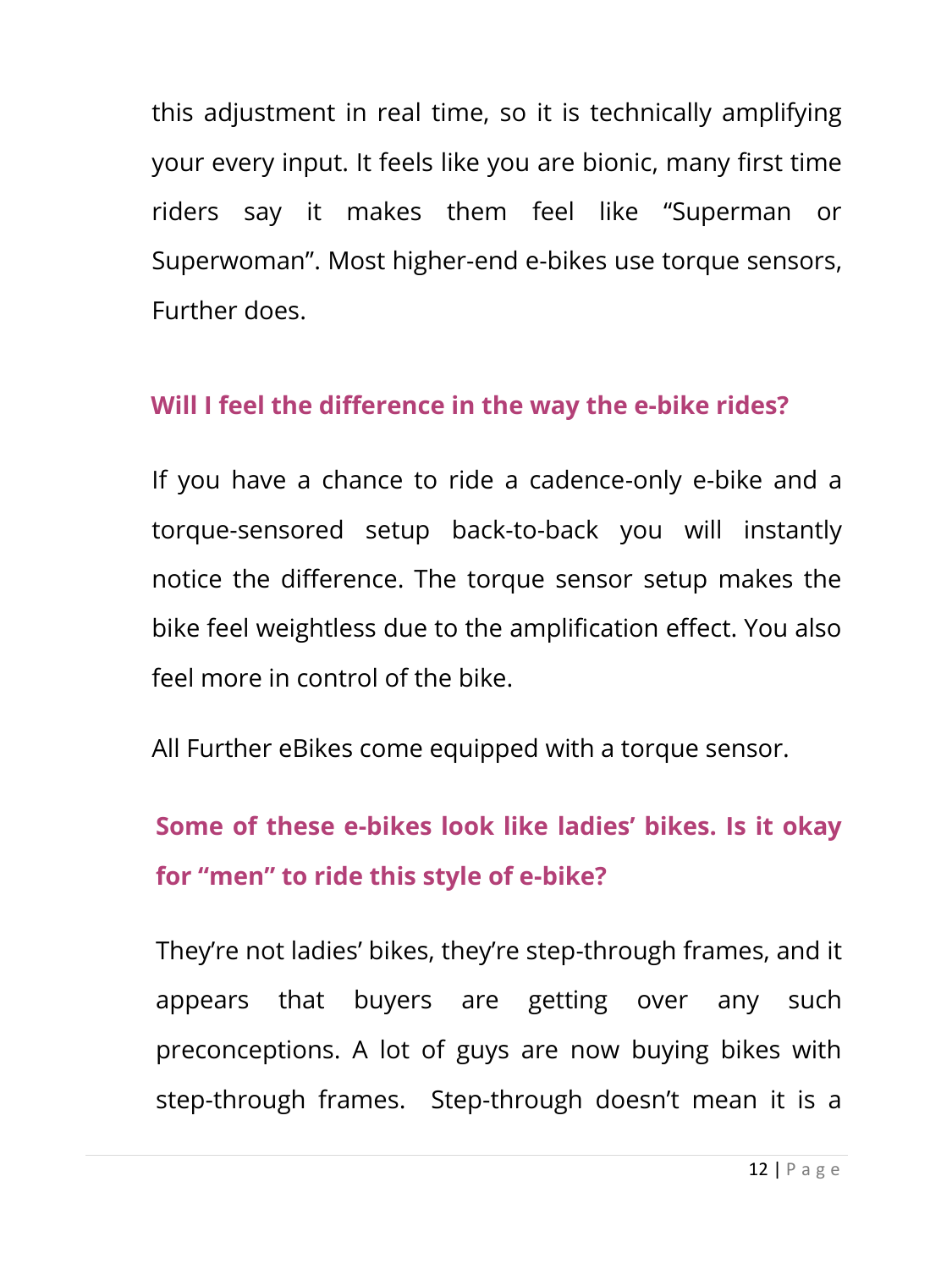lady's bike, it means a really practical bike for getting on and off, especially for those with hip, leg, or knee mobility challenges. Personally, I am 6'-3" and weight 235 lbs. and it has never been a concern when riding my step-through Further e-bike.

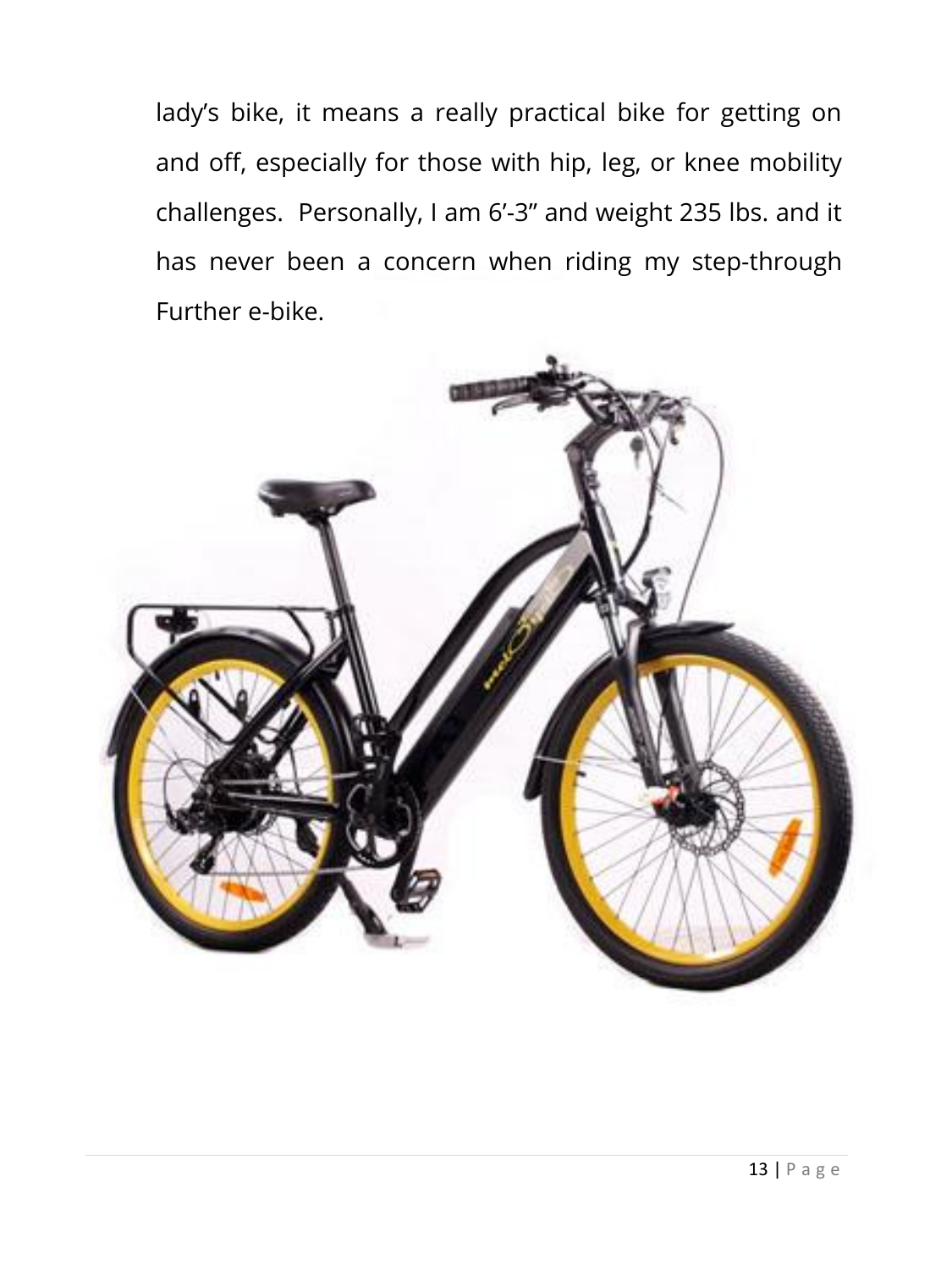# **7) Hub motors vs mid-drive (crank) motors**

The two most common electric motor styles used in today's e-bikes are rear hub motors and mid-drive motors. Rear hub motors, which place the electric motor in the center of the rear wheel, are the most common form of electric bicycle motors. Mid-drive motors, which house the motor closer to the center of the bicycle and transfer the motor's power to the rear wheel via the bicycle's chain drive, have become much more common over the last 2-3 years.

Both have a number of unique advantages and disadvantages, so choosing the right motor for you will largely depend on your requirements and which advantages seem more useful to your needs.

**Hub motor advantages.** One of the biggest advantages of hub motors is that they require little or no maintenance. They are an entirely independent drive system that retain all their components inside the motor casing, leaving nothing for you to mess with or maintain. This enclosed system also means there is a lot less to fail.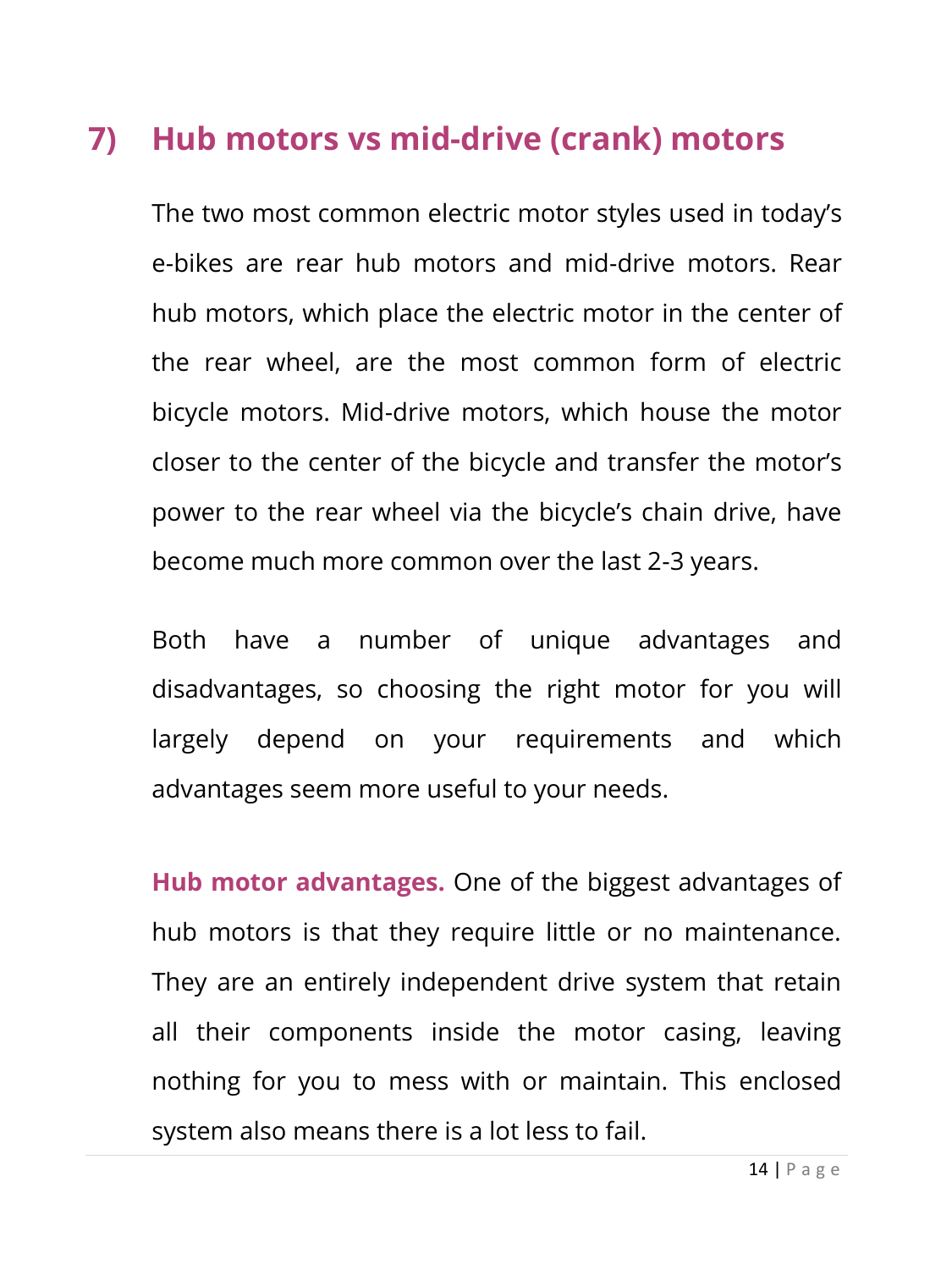Hub motors also help reduce other bike maintenance tasks compared to mid-drive motors. This is especially important when upgrade your e-bike or have it serviced at a regular bike shop. Since they don't connect to the main pedal drive system, hub motors don't add any extra stress to your chain or shifters, and don't cause any of those parts to wear out more quickly. If anything, your chain will probably last longer than a non-electric bike because the hub motor will be doing more work and reducing the stress on the chain.

As an independent drive system, hub motors also add redundancy. Since the hub motor and the pedal drive system are completely independent, you can lose one and still get home on the other. If your chain breaks while you're hitting it hard on a trail, toss the chain in your bag and ride home on just electric power. If the hub motor somehow fails, pedal back. Either way, you've got a backup. This can be huge if you're far from home, especially for older riders or those who use e-biking as a form of rehabilitation.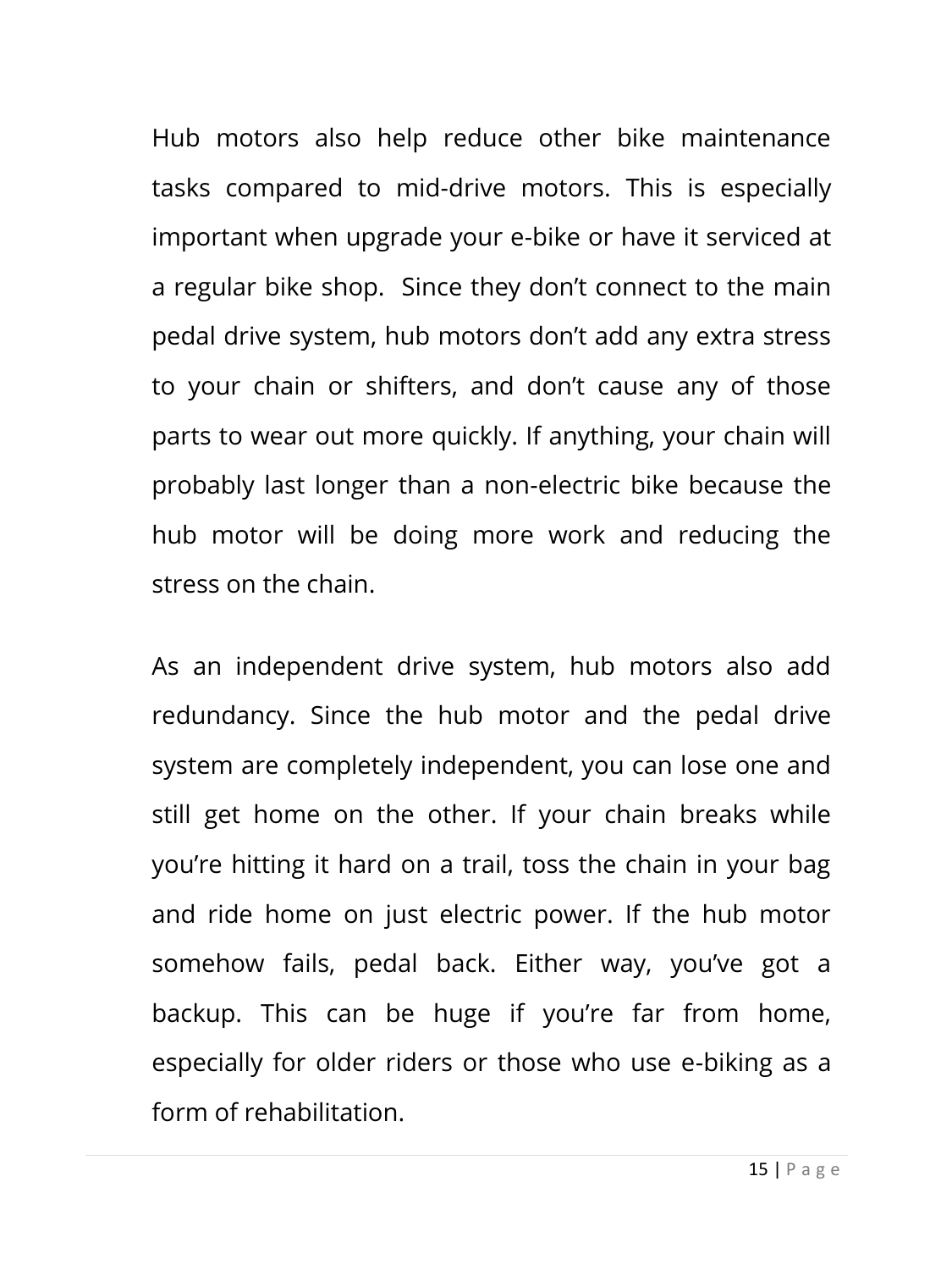Lastly, hub motors are less expensive than mid-drives. Hub motor e-bikes are mass-produced by the hundreds of thousands, perhaps even millions depending on the factory.

**Hub motor disadvantages.** Of course, hub motors aren't perfect. Hub motors are usually heavier than mid-drives, and that weight is unsprung weight on suspension bicycles, which can reduce the effectiveness of bicycle suspension and transfer more bumps to the rider. However, this is easily overcome by adding a suspension seat post to the bike.

Tire changing can be more difficult with hub motors, depending on the electric cabling system used. Be sure and check on this if you're buying a bike with a rear hub motor. Further e-bikes feature waterproof plug-and-play cabling from Bafang, so disconnecting the electrics to remove the rear wheel is straightforward.

**Mid-motor advantages.** Mid-drives have a lot of improvements over older hub motor technology, but they have their own unique issues. There's a reason hub motors have been around so long – they work. Further's ebikes feature "State of the Art" rear-hub motors.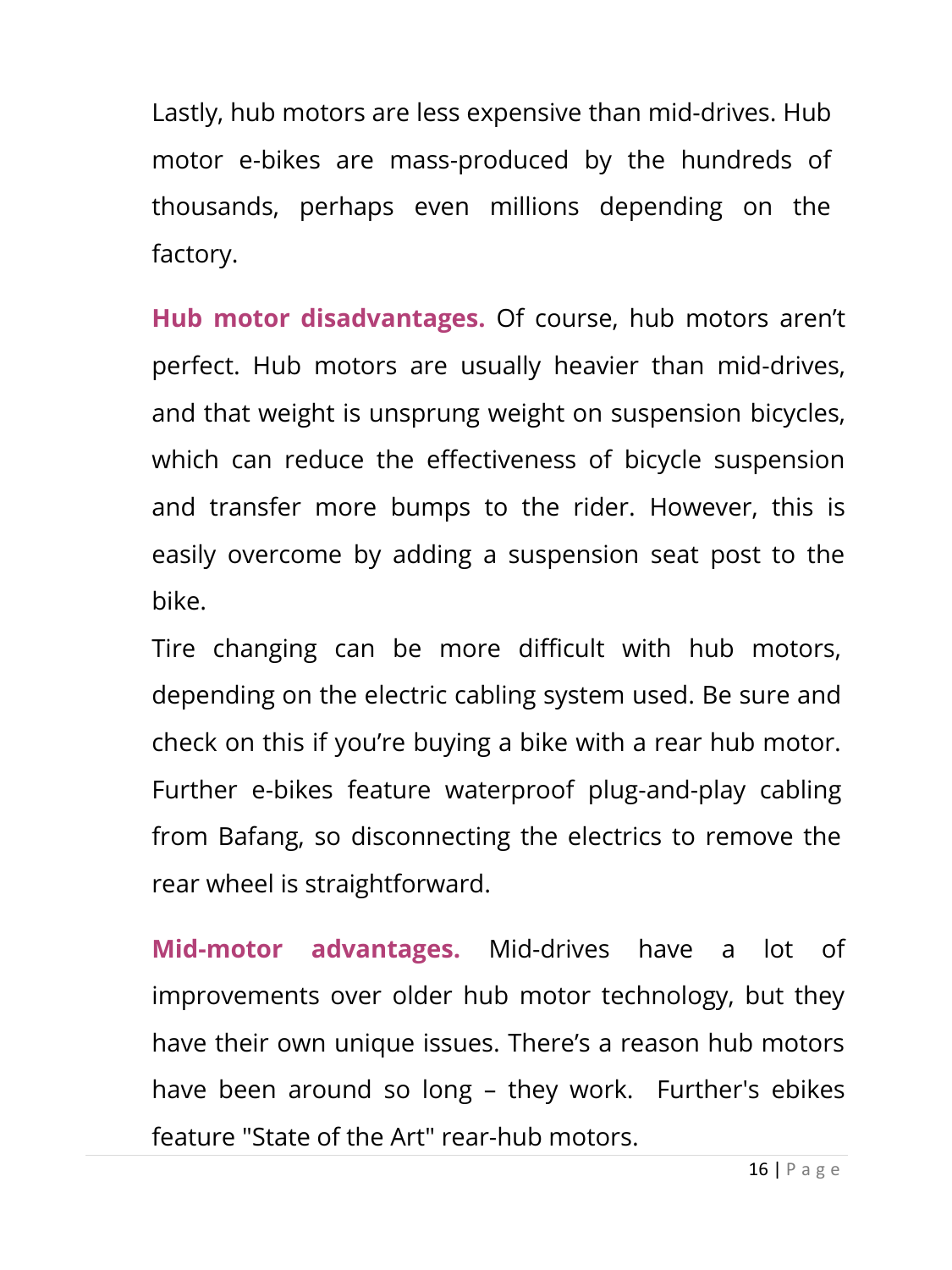The main advantages of mid-drive include lower weight and better gear usage, which makes them more appropriate for off-road use and those with hilly terrain to traverse. A middrive motor in low gear can climb steeper hills than a hub motor of similar power and can climb hills for longer than a hub motor. A mid-drive motor is also usually smaller and lighter than a hub motor of similar power.

**Mid-motor disadvantages.** Mid-drive motors can be brutal on your drive system, which is perhaps their single biggest flaw. A healthy human can put out 100 W of power for a pretty long time, and 250 W of power during a hard sprint is reasonable. But mid-drive motors can output 250-750 W of power *continuously.* That's like having a professional cyclist hammering on your pedals all day. A cheap bicycle chain just doesn't stand a chance. Snap!

Because of the increased number of moving parts in a middrive motor, there are more points of failure. If the motor does fail, and it's a motor that is built directly into the frame of the bicycle, it can be more expensive to replace than just swapping out a hub motor. In fact, mid-drive motors in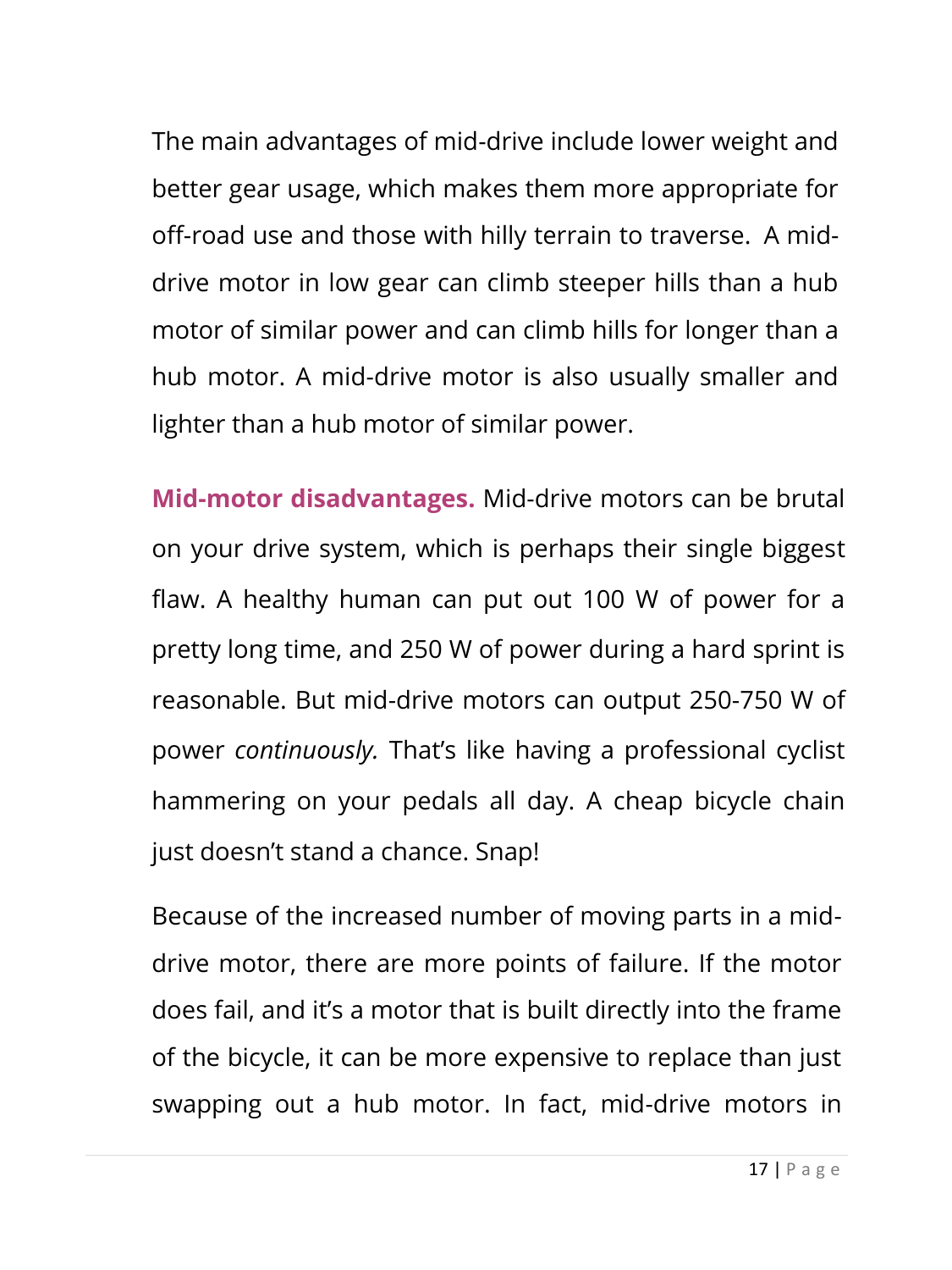general are also more expensive than the tried and true, mass-produced hub motors found on many e-bikes.

There is another downside of mid-drive motor that a lot of people don't consider until the first time they come to a stop. You can't shift gear unless the bicycle is moving (except for bicycles with internally geared rear hubs, which are a minority). That means that if you were in top gear while flying down the street but are then forced to stop at a red light, you'll want to remember to downshift before coming to a stop. Otherwise you'll be stuck in top gear when you try to pull away from the light and your acceleration will suffer.

And don't even think about shifting while under motor power. Doing so is the best way to rip your chain in two. There's simply too much torque in an electric motor, and the extra stress can easily break the chain when it is between cogs. Nicer mid-drive e-bikes have gear shift interrupters that briefly cut the throttle when you shift gears. But many e-bikes lack this feature, and so it is on the rider to remember to relax the throttle when changing gears.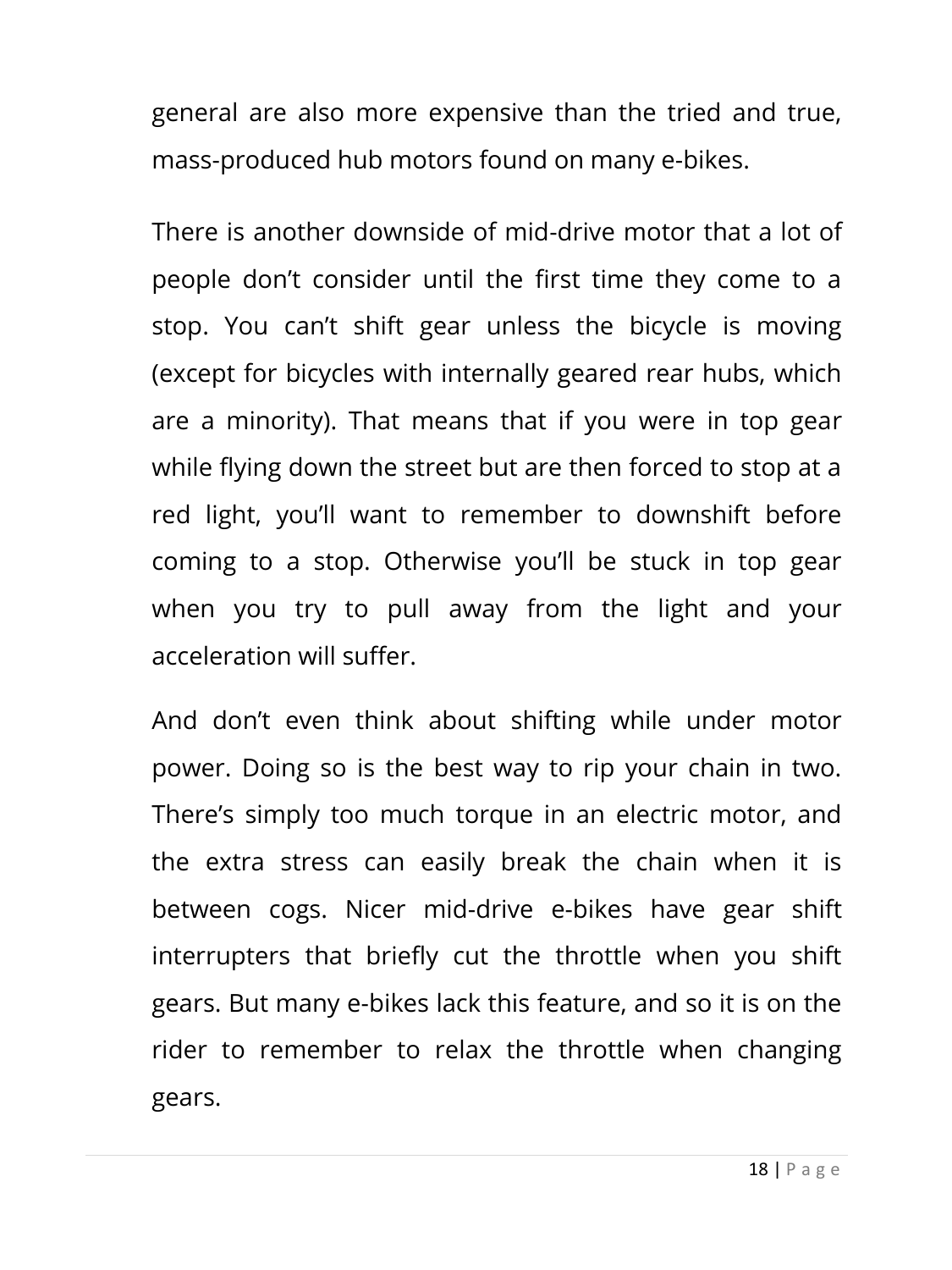**Hub motor or mid-drive motor?** Although mid-drives have made improvements over older hub motor technology, hub motors of today are greatly improved. There's a reason hub motors have been around so long – they work. Further' s models feature rear-hub motors.

The main advantages of mid-drive include lower weight and better gear usage, which makes them more appropriate for off-road use and those with hilly terrain to traverse.

Hub-motors, on the other hand, are relatively bulletproof and low maintenance, and thus are usually better for commuters, recreational trail riders and those that want a simple, reliable e-bike with very little maintenance.

**Batteries.** Look for reputable "brands" of battery cells such as those from LG, Samsung, or Panasonic and make sure that the warranty covers the battery for at least 2 years. Lithium ion batteries are typically said to last 800 charge cycles before beginning to degrade. They survive longer with careful use, so you should get at least 2000 half-charge cycles. A full charge typically takes between three to six hours. (Further e-bikes come with LG brand cells and 3-amp chargers versus the standard 2 amp, so they charge 50% faster than most.)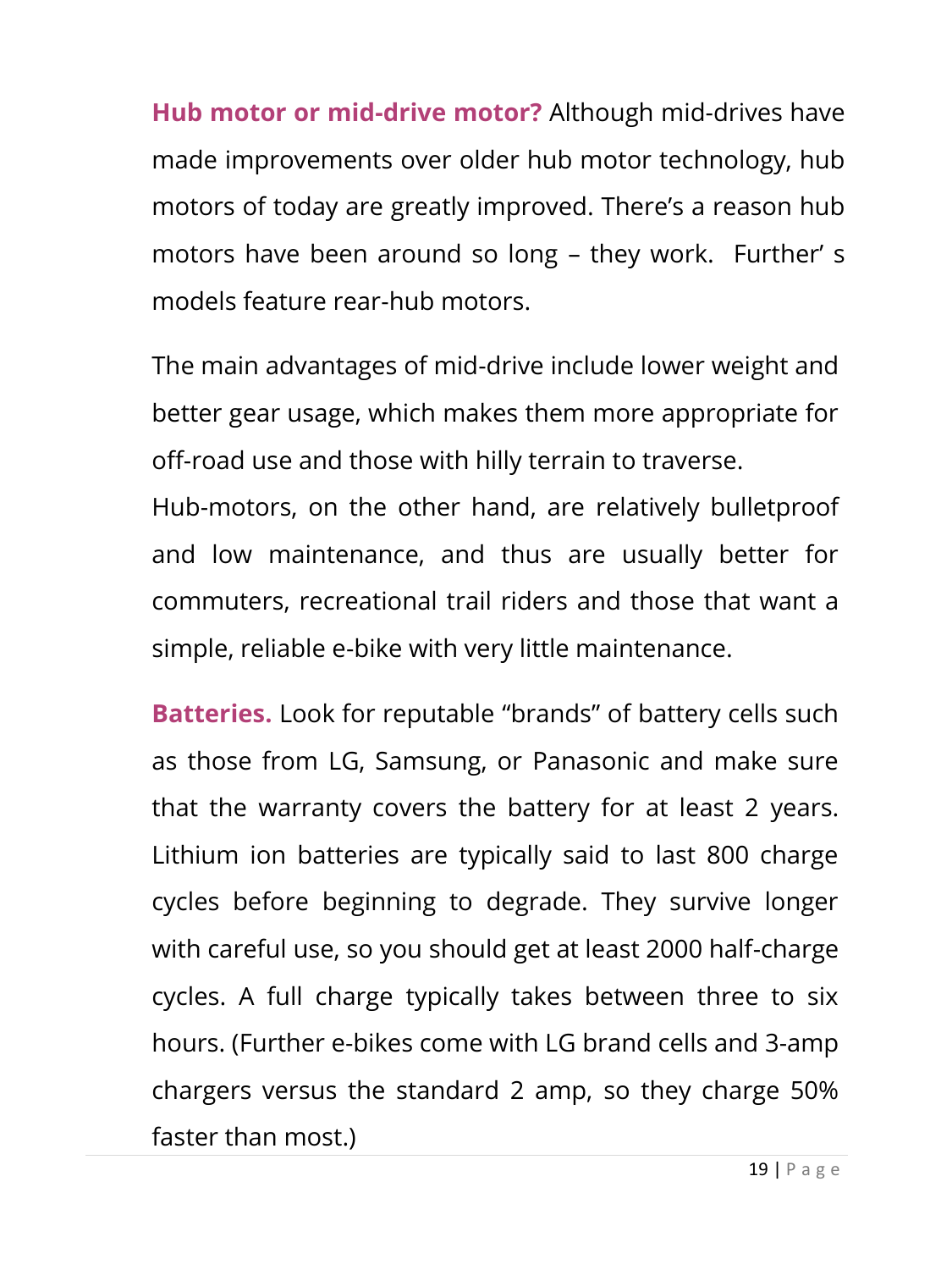**Size.** Battery pack sizes vary considerably, with the typical range being from around 10 Amp-hours to 17 Amp-hours. The size you need depends on what you intend using your bike for, and how far you intend to ride on your longest ride. Following are some examples, but just remember that the range you will get depends on several different factors not the least of which is how hard you are pedaling:

**City/town riding.** Riding on city streets on a bike that has a 36-volt power system with a 10 Amp-hour battery (360 Watt-hours), you might expect to use around 12 Watt-hours per mile. So, your expected range would be 30 miles (360/12);

**Off-road riding.** Riding on an off-road trail where you are using higher levels of battery boost and perhaps also using the thumb throttle more often, you might expect to use around 19.4 Watthours per mile. So, your expected range with a 10 Amp-hour battery and a 36-volt system would be 18.6 miles (360 Watthours/12 Watt-hours/km).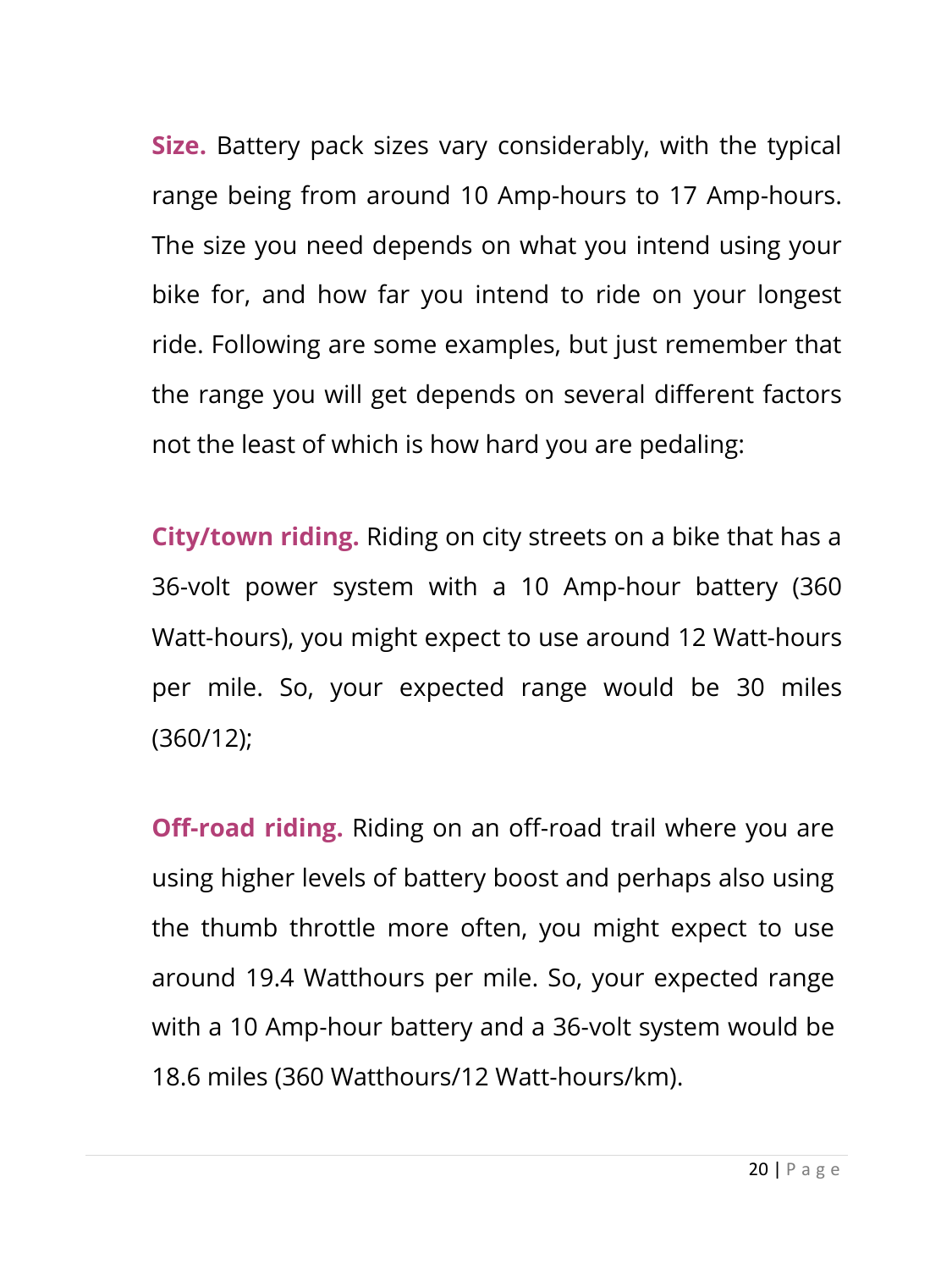**What about components?** You want to know about what kind of componentry is involved especially for the gear shifting system and the braking system. Shimano is a trusted name in gear systems but understand also that there are a number of different Shimano systems such as Tourney, Altus, Alivio and Deore, and that the number of gears may range from 7 to 10 or more. Likewise, Tektro is a trusted name in braking systems, but there again there are variables such as rotor size, mechanical disk brakes, hydraulic disk brakes.

# **Further uses components from the following trusted brands:**

- $\checkmark$  Shimano gear systems
- $\checkmark$  Tektro brake systems
- $\checkmark$  Suntour suspension systems
- $\checkmark$  LG battery cells
- $\checkmark$  Bafang motors, controllers, sensors, cabling and displays
- $\checkmark$  (integrated electric system)
- $\checkmark$  Spanninga lighting systems
- $\checkmark$  Selle Royal saddles
- $\checkmark$  Kenda tires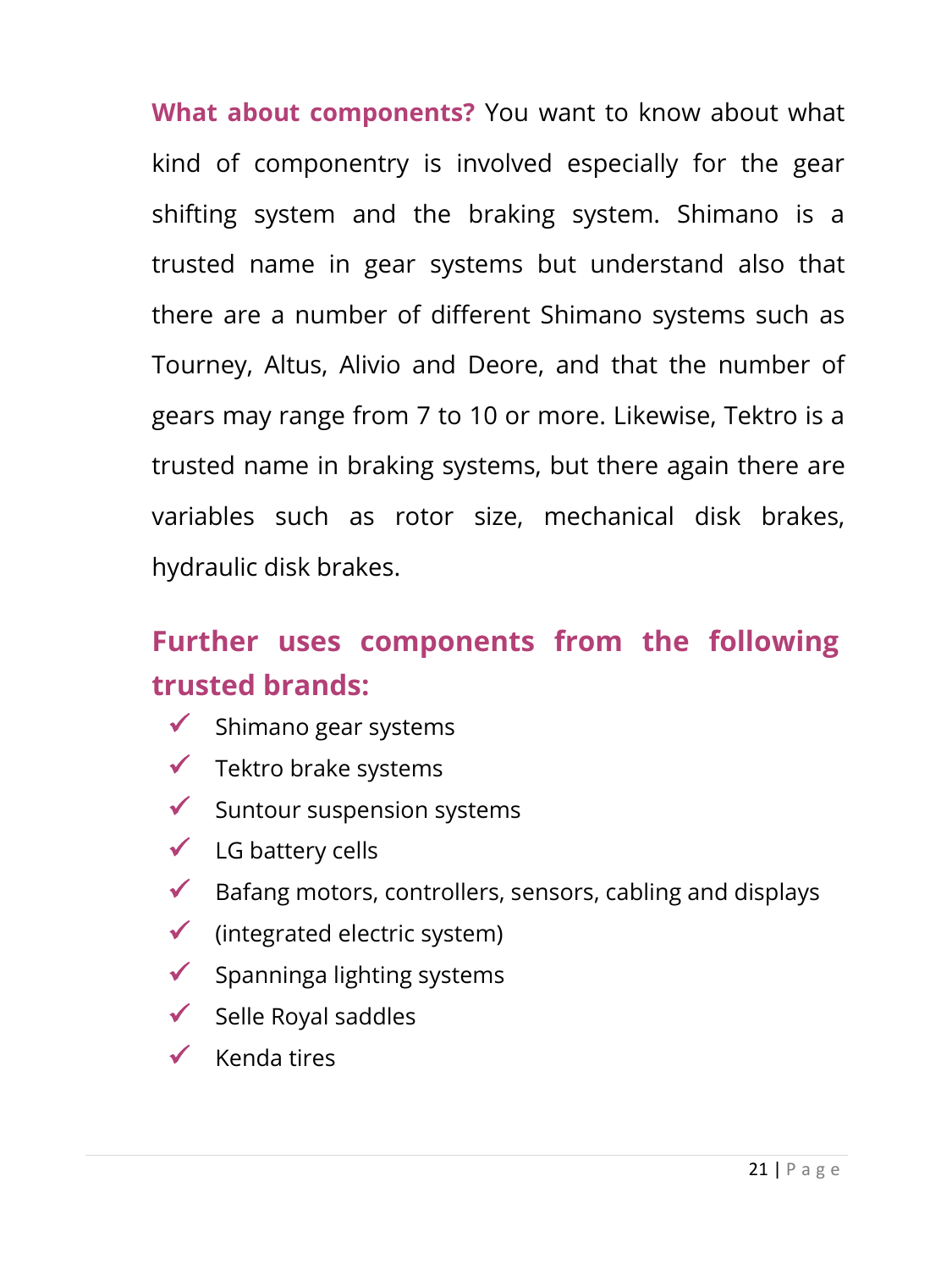#### **About Further**

Further is an American owned company based out of Georgetown, Texas. Further primarily uses the direct to consumer model through IndieGoGo and our own website. Our team takes our e-bikes out to community events, expos, sporting events and active retirement communities, etc.

Our engineers work together to define the specifications for each of our models. We then have our bikes built to those specifications under the watchful eye of Holger, our German engineer living in China. Holger and his team inspect and test our bikes before they are shipped.

# **What makes Further eBikes one of the most reliable in the sub-\$3000 price bracket?**

- ❖ We use an integrated electric system from Asia's top brand in EBikes electrics, Bafang. Motor, controller, torque sensor, cabling and display: Designed together, work together, guaranteed together.
- ❖ Our German engineer (and partner) Holger and his inspection team live in Shanghai and oversees our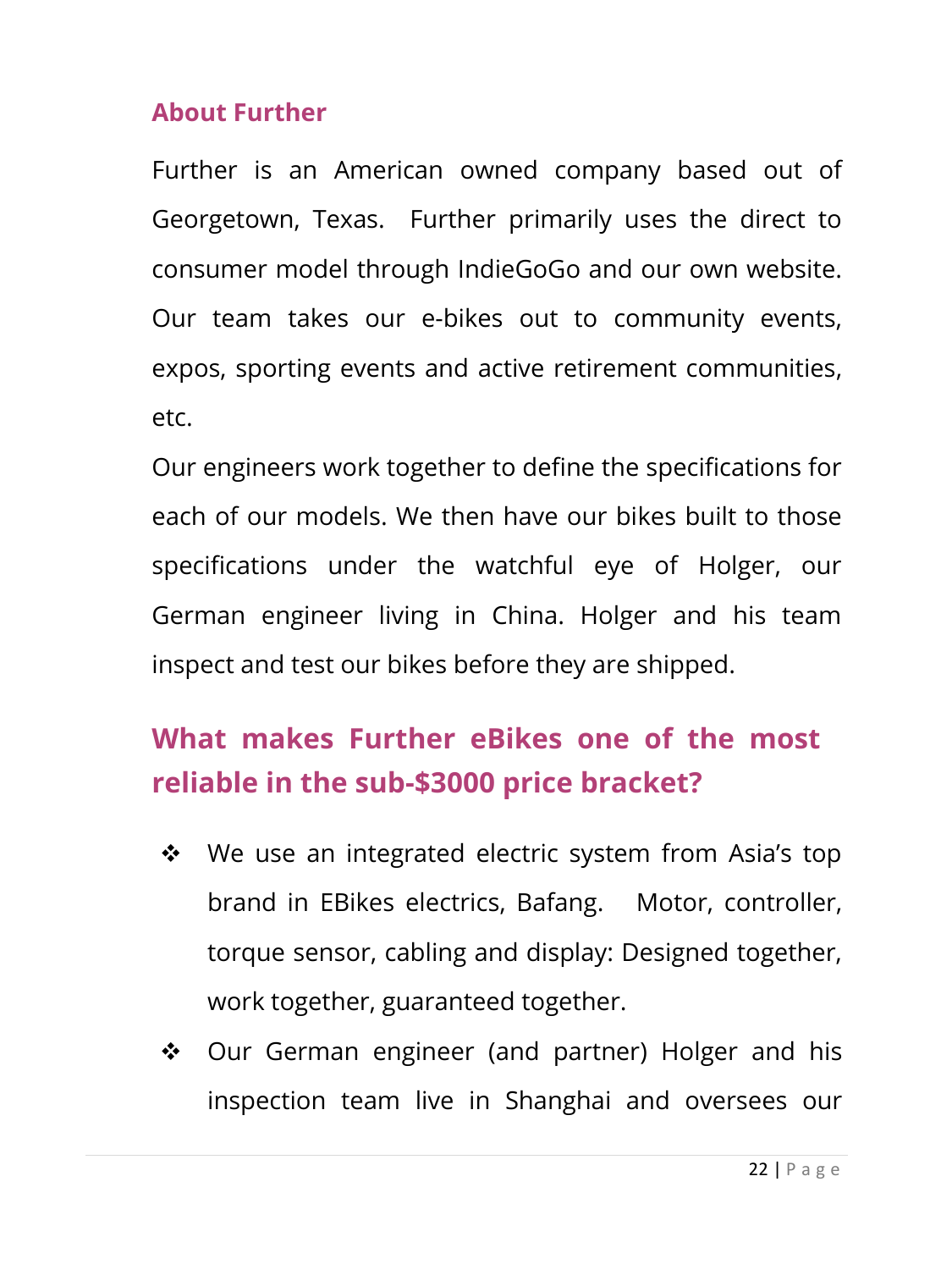manufacturing, quality control, final inspection and testing.

- $\div$  Our team of engineers and bike experts specifies all the componentry on our e-bikes.
- $\cdot \cdot$  Further maintains an inventory of spare parts in Texas, including spare wheels with motors, spare batteries, controllers, torque sensors, displays, etc. If anything were to go wrong, we can get our customers up and running again quickly, without having to wait for warranty parts to come from China.
- \* Further offers a 2-year warranty on electric components, 6 years on the frame, 12 months on other parts.

**Further Tranzit Model Further ROAM Model**